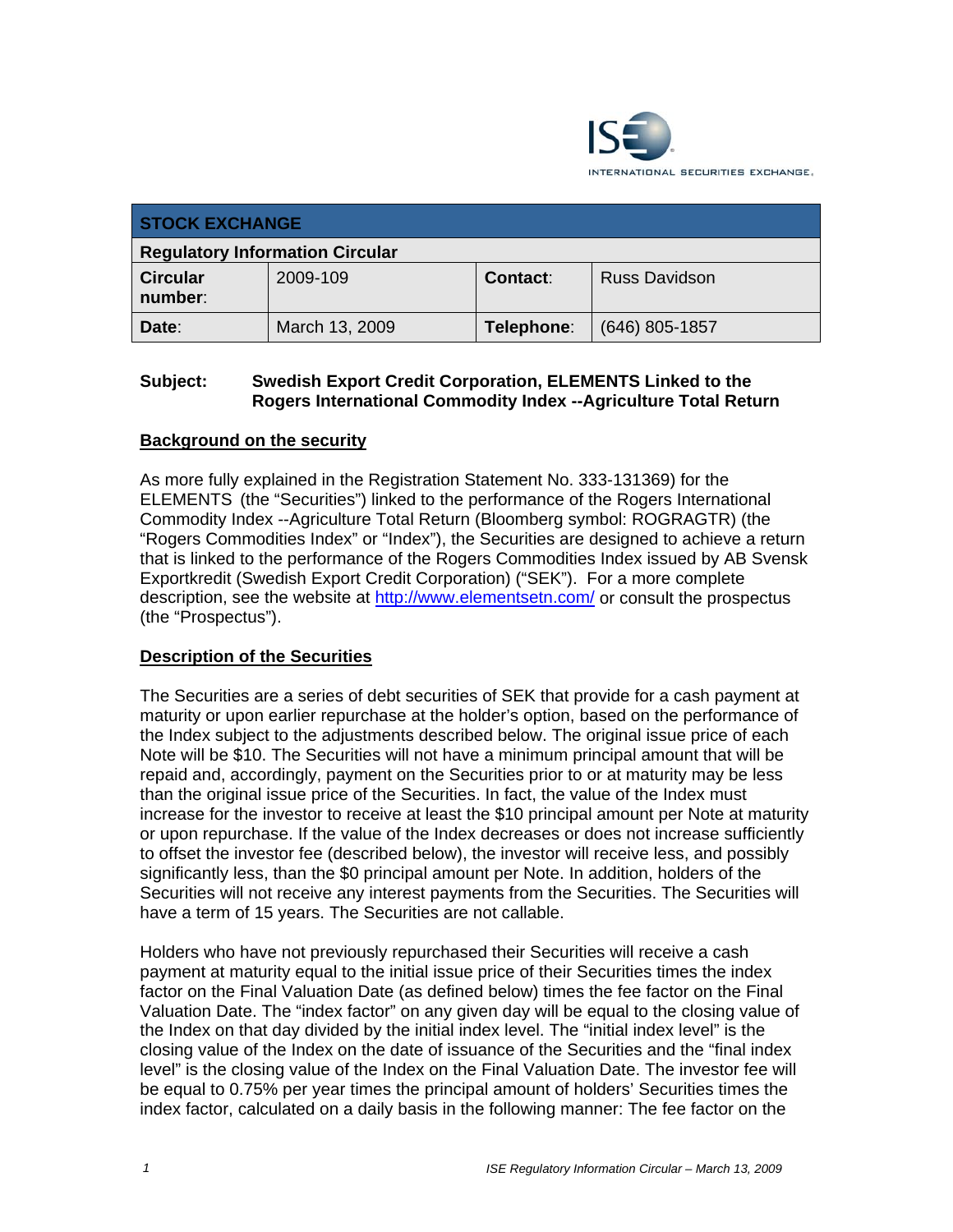date of issuance will equal zero. On each subsequent calendar day until maturity or early repurchase, the investor fee will increase by an amount equal to 0.75% times the principal amount of holders' Securities times the index factor on that day (or, if such day is not a trading day, the index factor on the immediately preceding trading day) divided by 365.

# **Repurchase Option**

Prior to maturity, holders may, subject to certain restrictions, choose to offer their Securities for repurchase by SEK on any repurchase date during the term of the Securities. An offer of at least \$5,000,000 principal amount of Securities to SEK is required for repurchase on any repurchase date. On the repurchase date, SEK will repurchase the holder's Securities and deliver a cash payment in an amount equal to the weekly repurchase value, which is the principal amount of the holder's Securities *times*  the index factor *times* the fee factor.

A repurchase date is the 4th business day following a valuation date. A valuation date is each Tuesday from the first Tuesday after issuance of the Securities until the last Tuesday before maturity of the Securities, unless the calculation agent determines that a market disruption event exists. The weekly scheduled valuation date may be postponed up to four (4) trading days due to a market disruption event. If a market disruption event exists, the value of the Index will be calculated by reference to the values of the unaffected Index Components on the scheduled weekly valuation date and by reference to the values of the affected Index Components on the first trading day after the scheduled valuation date on which no market disruption event exists. If a market disruption event continues to exist after four (4) trading days, the value of the Index for such weekly repurchase date will be determined by the calculation agent consistent with reasonable commercial standards. If the valuation date is postponed due to a market disruption event, the repurchase date will also be postponed by the same number of business days.

### **Repurchase Procedure**

To redeem their Securities, holders must instruct their broker or other person through whom they hold their Securities to take the following steps:

- 1) deliver an irrevocable Offer for Repurchase to Merrill Lynch Pierce Fenner & Smith ("Merrill Lynch") by 5:00 p.m. Eastern time ("ET") on the 5th scheduled business day before the applicable valuation date prior to the applicable repurchase date. \$5,000,000 principal amount or more must be offered for repurchase by SEK on any repurchase date. Merrill Lynch must acknowledge receipt in order for the offer to be effective;
- 2) must book a delivery vs. payment trade with respect to the Securities on the applicable valuation date at a price equal to the applicable weekly repurchase value, facing Merrill Lynch; and
- 3) must cause the Depository Trust Corporation ("DTC") custodian to deliver the trade as booked for settlement via DTC at or prior to 10:00 a.m. ET on the applicable repurchase date (the fourth business day following the valuation date).

### **Market Disruption Event**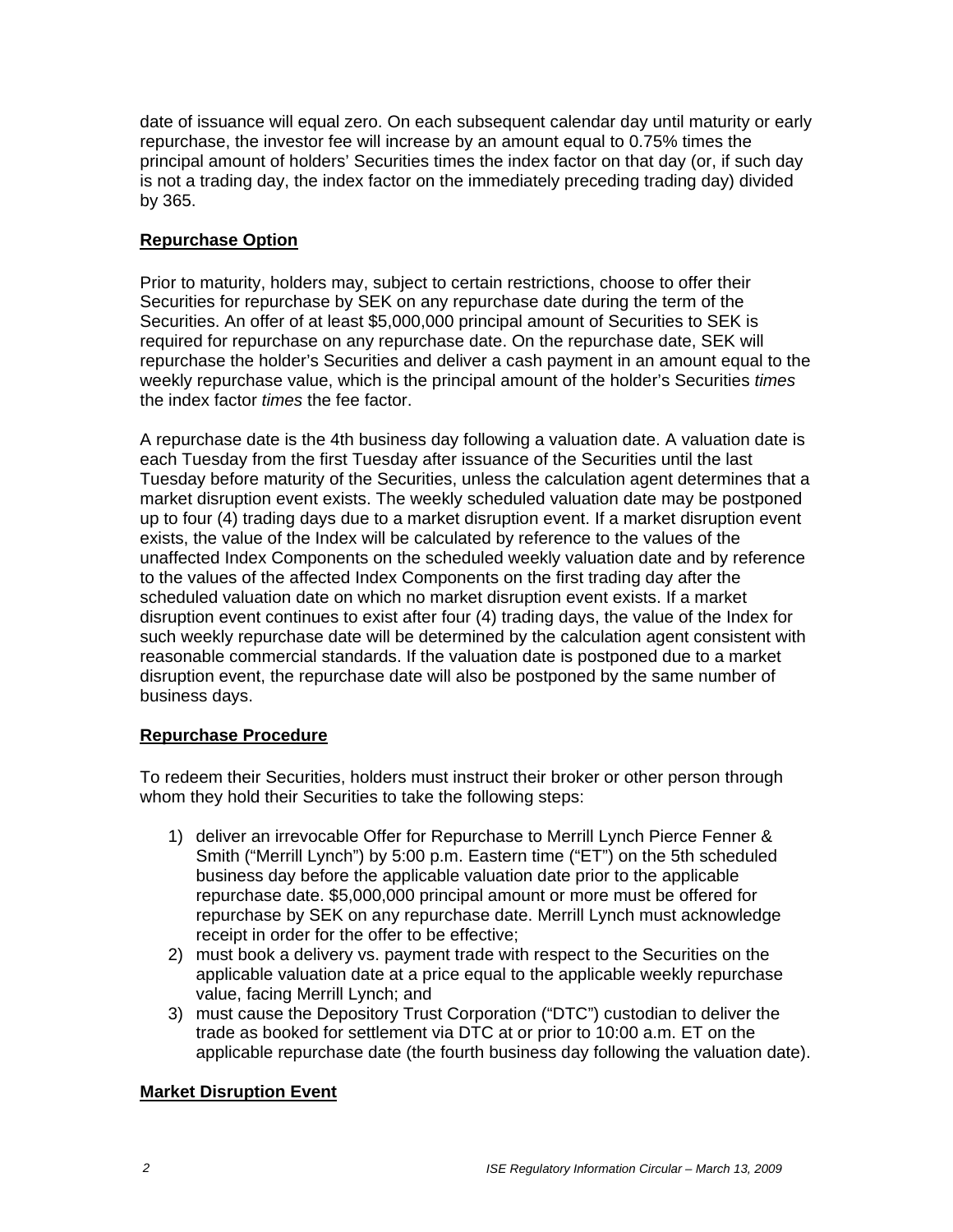Any of the following will be a market disruption event:

- a material limitation, suspension or disruption in the trading of any Index Component which results in a failure to disseminate or calculate a daily futures contract reference price;
- the daily futures contract reference price for any Index Component reaches it relevant price limit as set forth by the applicable futures exchange or board of trade;
- failure of the applicable futures exchange or board of trade to disseminate or publish the daily futures contract reference price for one or more Index Components; or
- any other event determined by the calculation agent, after consultation with SEK, that materially interferes with the ability to unwind all or a material portion of the hedge effected with respect to the Securities.

### **Default**

If an event of default occurs and the maturity of the Securities is accelerated, SEK will pay the default amount in respect of the principal of each Security at maturity. If a holder of a Security accelerates the maturity of the Security upon an event of default under the Indenture referenced in the accompanying prospectus, the amount payable upon acceleration will be the weekly repurchase value determined by the calculation agent on the next valuation date.

#### **Indicative Value**

The "Indicative Value" is designed to approximate the intrinsic economic value of the Securities on a real-time basis. An Indicative Value for the Securities will be calculated and published by Merrill Lynch at least every 15 seconds during the time the Securities are traded on the Exchange under the Bloomberg symbol (RJAIV). The actual trading price of the Securities may vary significantly from their Indicative Value. Additionally, Merrill Lynch expects to calculate and publish the closing Indicative Value of the Securities on each trading day. In connection with the Securities, the term "Indicative Value" refers to the value at any time determined based on the following equation:

Indicative Value = Principal Amount per Security x (Current Index Level / Initial Index Level) x Current Fee Factor

where:

Principal Amount per Security = \$10;

Current Index Level = The most recent published closing level of the Index; Initial Index Level = The closing level of the Index on the inception date; and Current Fee Factor = The most recent daily calculation of the fee factor with respect to the Securities, determined as described above (which, during any trading day, will be the fee factor determined on the preceding calendar day).

### **Description of the Index**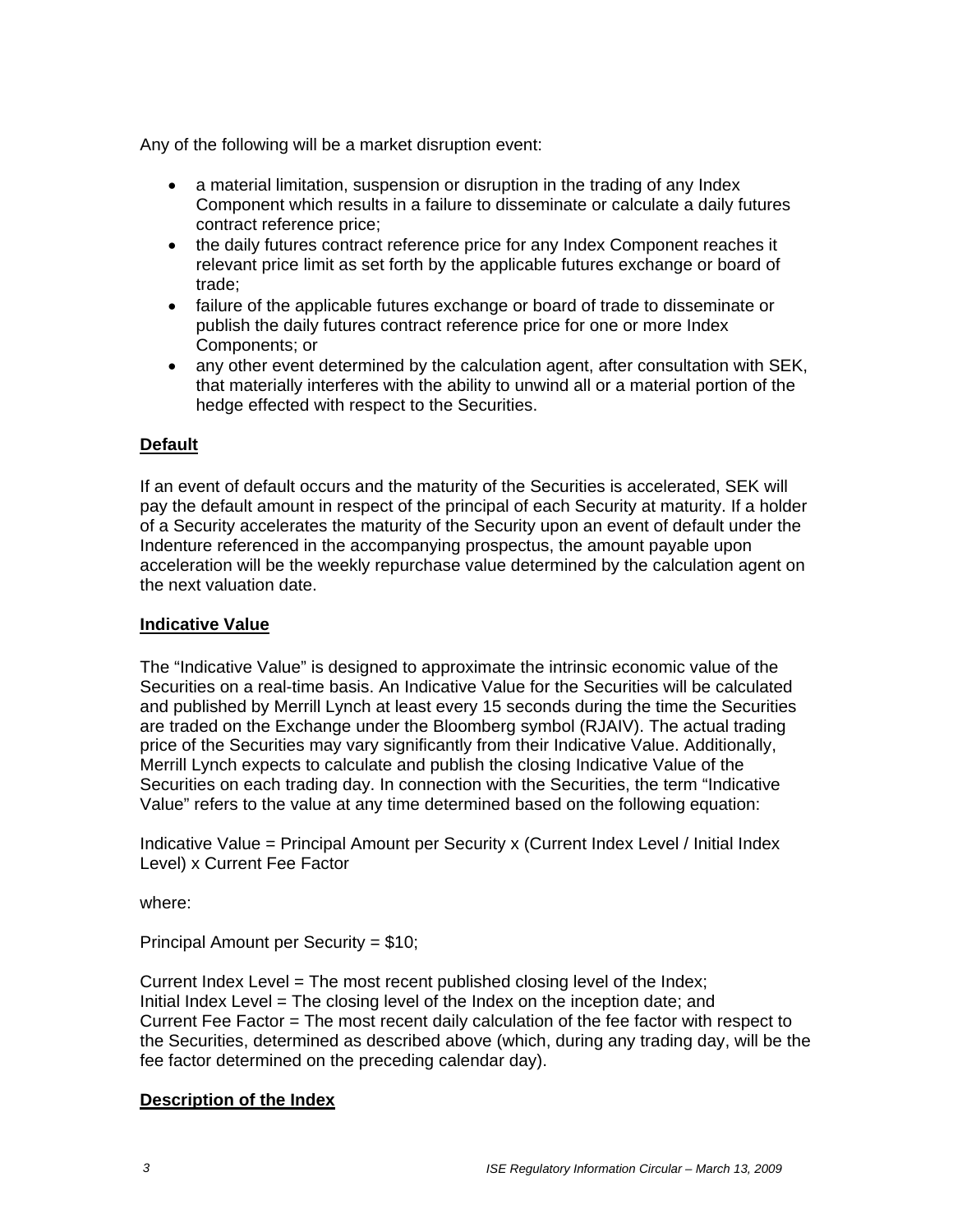The Index (Bloomberg symbol: ROGRAGTR Index) is a composite total return index and is a sub-index of the Rogers International Commodity Index® – Total Return SM (the "RICI–Total Return Index"). The RICI–Total Return Index was launched by James B. Rogers ("Rogers") on July 31, 1998. The Index is based on 20 agricultural commodity futures contracts included in the RICI–Total Return Index (the "Index Components"). Individual components qualify for inclusion in the Index on the basis of liquidity and weighting in their respective underlying worldwide consumption.

#### **Investment Risks**

The Securities are unsecured promises of SEK and are not secured debt. The Securities are riskier than ordinary unsecured debt securities. As stated in the Prospectus, an investment in the Securities includes the following risks:

- Investor returns on the Securities will not reflect the return of an investment directly linked to the Rogers Commodities Index;
- Even if the value of the Index at maturity or upon repurchase exceeds the initial Index level, holders may receive less than the principal amount of their Securities;
- Holders will not benefit from any increase in the value of the Index if such increase is not reflected in the value of the Index on the applicable valuation date;
- There are restrictions on the minimum number of Securities a holder may redeem and on the dates on which a holder may redeem them;
- The market value of the Securities may be influenced by many unpredictable factors, including volatile commodity prices;
- Historical values of the Rogers Commodities Index should not be taken as an indication of the future performance of the Index during the term of the Securities;
- Commodity and option prices may change unpredictably affecting the value of the Index and the value of the Securities;
- Changes in SEK credit ratings may affect the market value of the Securities;
- There may not be an active trading market in the Securities; sales in the secondary market may result in significant losses;
- Trading and other transactions by SEK or its affiliates in instruments linked to the Index or Index components may impair the market value of the Securities;
- The liquidity of the market for the Securities may vary materially over time;
- SEK business activities may create conflicts of interest;
- SEK and its affiliates have no affiliation with Rogers and are not responsible for the public disclosure of information, which may change over time;
- The policies of Rogers and changes that affect the composition and valuation of the Index or the index components could affect the amount payable on the Securities and their market value;
- The rights of SEK to use the Index are subject to the terms of a license agreement;
- There are potential conflicts of interest between the holders and the calculation agent; and
- If a market disruption event has occurred or exists on a valuation date, the calculation agent can postpone the determination of the value of the Index or the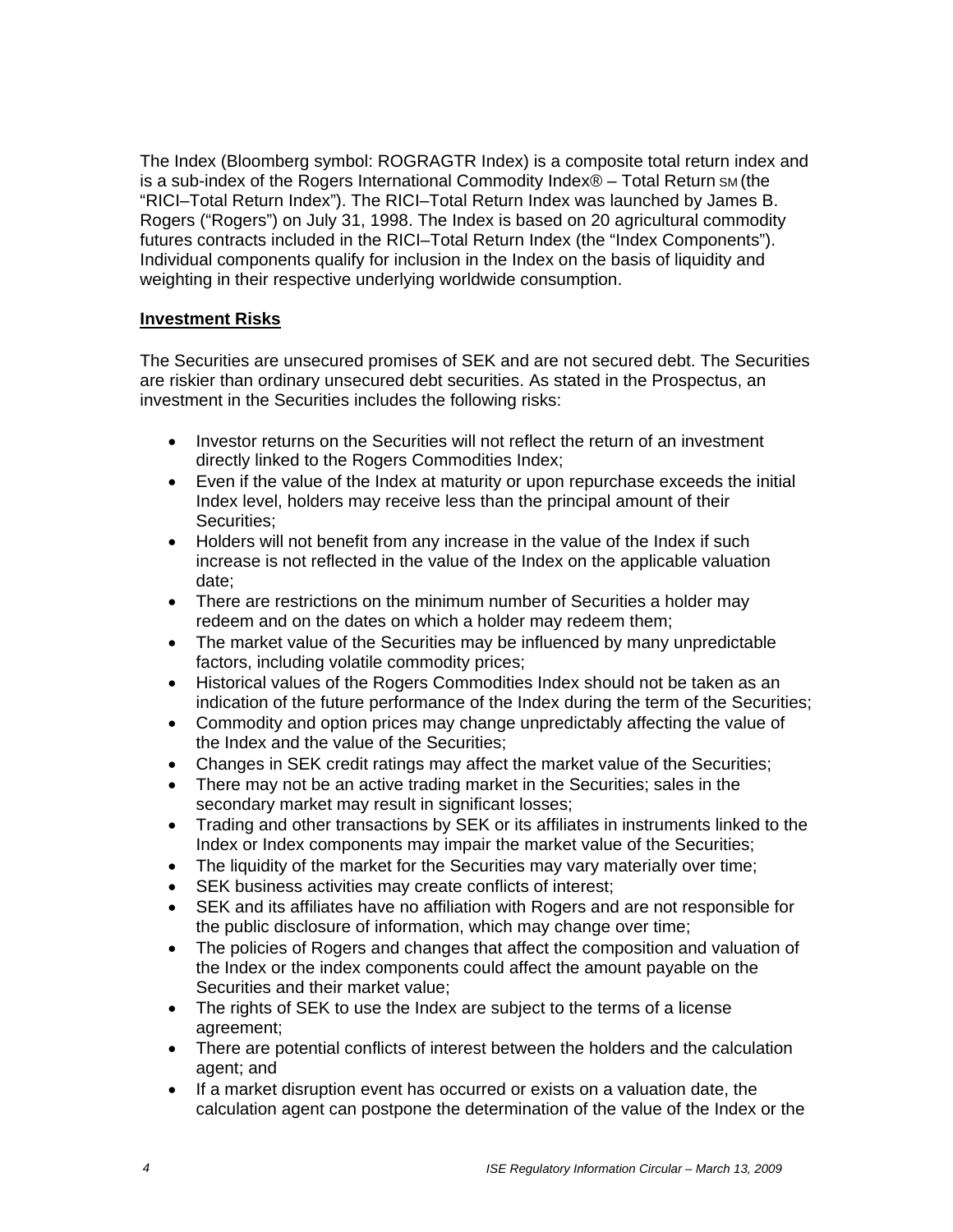maturity date or a repurchase date.

#### **Exchange Rules Applicable to Trading in the Shares**

The Shares are considered equity securities, thus rendering trading in the Shares subject to the Exchange's existing rules governing the trading of equity securities.

#### **Trading Hours**

Trading in the Shares on ISE is on a UTP basis and is subject to ISE equity trading rules. The Shares will trade from 8:00 a.m. until 8:00 p.m. Eastern Time. Equity EAMs trading the Shares during the Extended Market Sessions are exposed to the risk of the lack of the calculation or dissemination of underlying index value or intraday indicative value ("IIV"). For certain derivative securities products, an updated underlying index value or IIV may not be calculated or publicly disseminated in the Extended Market hours. Since the underlying index value and IIV are not calculated or widely disseminated during Extended Market hours, an investor who is unable to calculate implied values for certain derivative securities products during Extended Market hours may be at a disadvantage to market professionals.

#### **Trading Halts**

ISE will halt trading in the Shares of a Trust in accordance with ISE Rule 2101(a)(2)(iii). The grounds for a halt under this Rule include a halt by the primary market because it stops trading the Shares and/or a halt because dissemination of the IIV or applicable currency spot price has ceased, or a halt for other regulatory reasons. In addition, ISE will stop trading the Shares of a Trust if the primary market de-lists the Shares.

#### **Delivery of a Prospectus**

Pursuant to federal securities laws, investors purchasing Shares must receive a prospectus prior to or concurrently with the confirmation of a transaction. Investors purchasing Shares directly from the Fund (by delivery of the Deposit Amount) must also receive a prospectus.

Prospectuses may be obtained through the Distributor or on the Fund's website. The Prospectus does not contain all of the information set forth in the registration statement (including the exhibits to the registration statement), parts of which have been omitted in accordance with the rules and regulations of the SEC. For further information about the Fund, please refer to the Trust's registration statement.

### **No-Action Relief Under Federal Securities Regulations**

The SEC has issued no-action relief from certain provisions of and rules under the Securities Exchange Act of 1934, as amended (the "Exchange Act"), regarding trading in Barclays iPath securities with structures similar to that of the Securities. See letter dated July 27, 2006, from James A. Brigagliano, Acting Associate Director, Office of Trading Practices and Processing, Division of Market Regulation, to George H. White (the "Letter"). As what follows is only a summary of the relief outlined in the Letter, the Exchange also advises interested members to consult the Letter, for more complete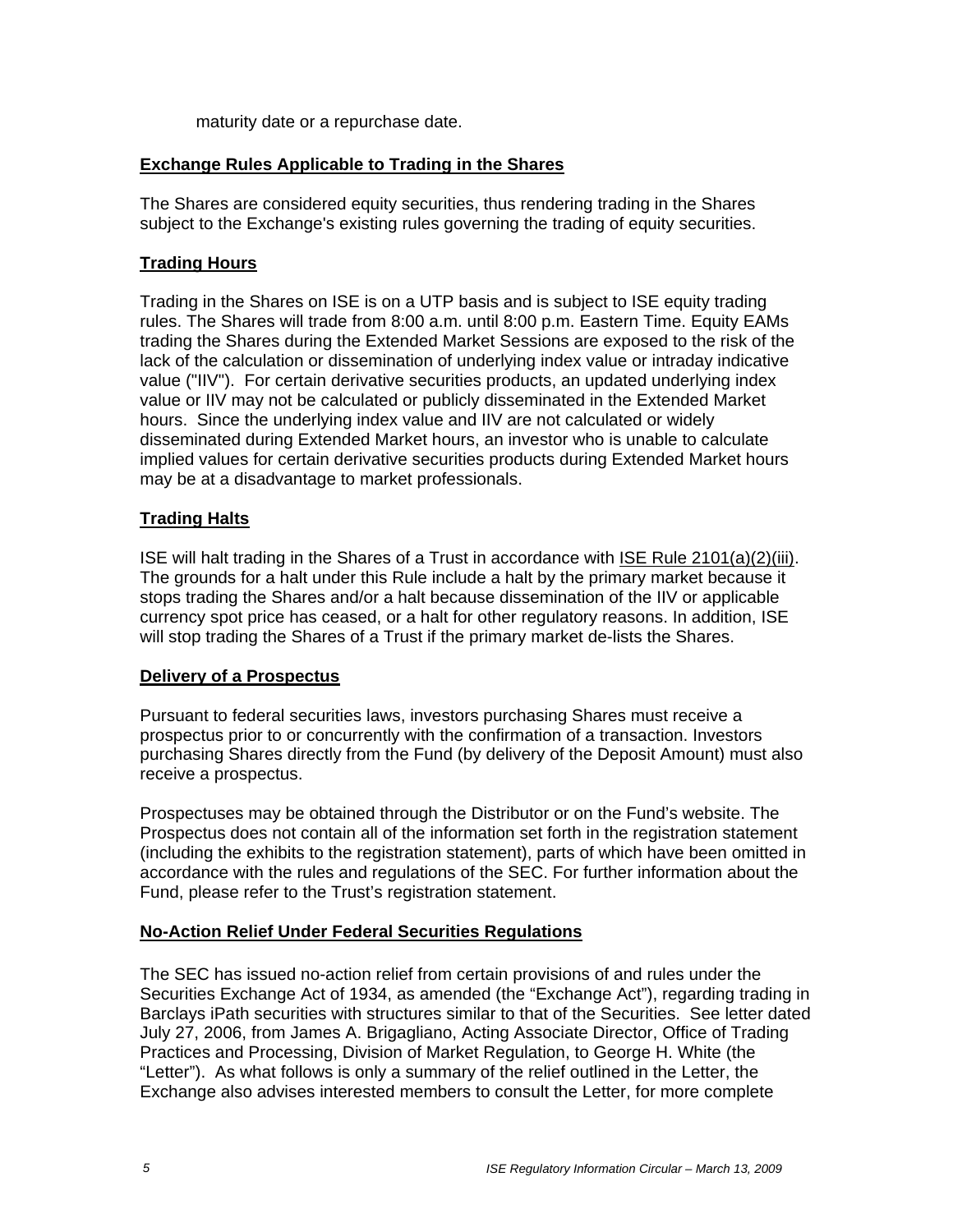information regarding the matters covered therein.

### **Regulation M Exemptions**

Generally, Rules 101 and 102 of Regulation M is an anti-manipulation regulation that, subject to certain exemptions, prohibits a "distribution participant" and the issuer or selling security holder, in connection with a distribution of securities, from bidding for, purchasing, or attempting to induce any person to bid for or purchase, any security which is the subject of a distribution until after the applicable restricted period, except as specifically permitted in Regulation M. The provisions of the Rules apply to underwriters, prospective underwriters, brokers, dealers, and other persons who have agreed to participate or are participating in a distribution of securities, and affiliated purchasers of such persons.

The Letter states that the SEC Division of Market Regulation will not recommend enforcement action under Rule 101 of Regulation M against persons who may be deemed to be participating in a distribution of the notes to bid for or purchase the notes during their participation in such distribution.

Rule 102 of Regulation M prohibits issuers, selling security holders, or any affiliated purchaser of such person from bidding for, purchasing, or attempting to induce any person to bid for or purchase a covered security during the applicable restricted period in connection with a distribution of securities affected by or on behalf of an issuer or selling security holder. Rule 100 of Regulation M defines "distribution" to mean any offering of securities that is distinguished from ordinary trading transactions by the magnitude of the offering and the presence of special selling efforts and selling methods.

The Letter states that the SEC Division of Market Regulation will not recommend enforcement action under Rule 102 of Regulation M against Barclays and its affiliated purchasers who bid for or purchase or redeem notes during the continuous offering of the notes.

### **Section 11(d)(1) of the Exchange Act; Exchange Act Rule 11d1-2**

Section 11(d)(1) of the Exchange Act generally prohibits a person who is both a broker and a dealer from effecting any transaction in which the broker-dealer extends credit to a customer on any security which was part of a new issue in the distribution of which he or she participated as a member of a selling syndicate or group within thirty days prior to such transaction.

The Letter states that the SEC Division of Market Regulation will not recommend enforcement action under Section 11(d)(1) of the Exchange Act against broker-dealers who treat the notes, for purposes of Rule 11d1-2, as "securities issued by a registered . . . open-end investment company as defined in the Investment Company Act" and thereby, extend credit or maintain or arrange for the extension or maintenance of credit on the notes that have been owned by the persons to whom credit is provided for more than 30 days, in reliance on the exemption contained in the rule.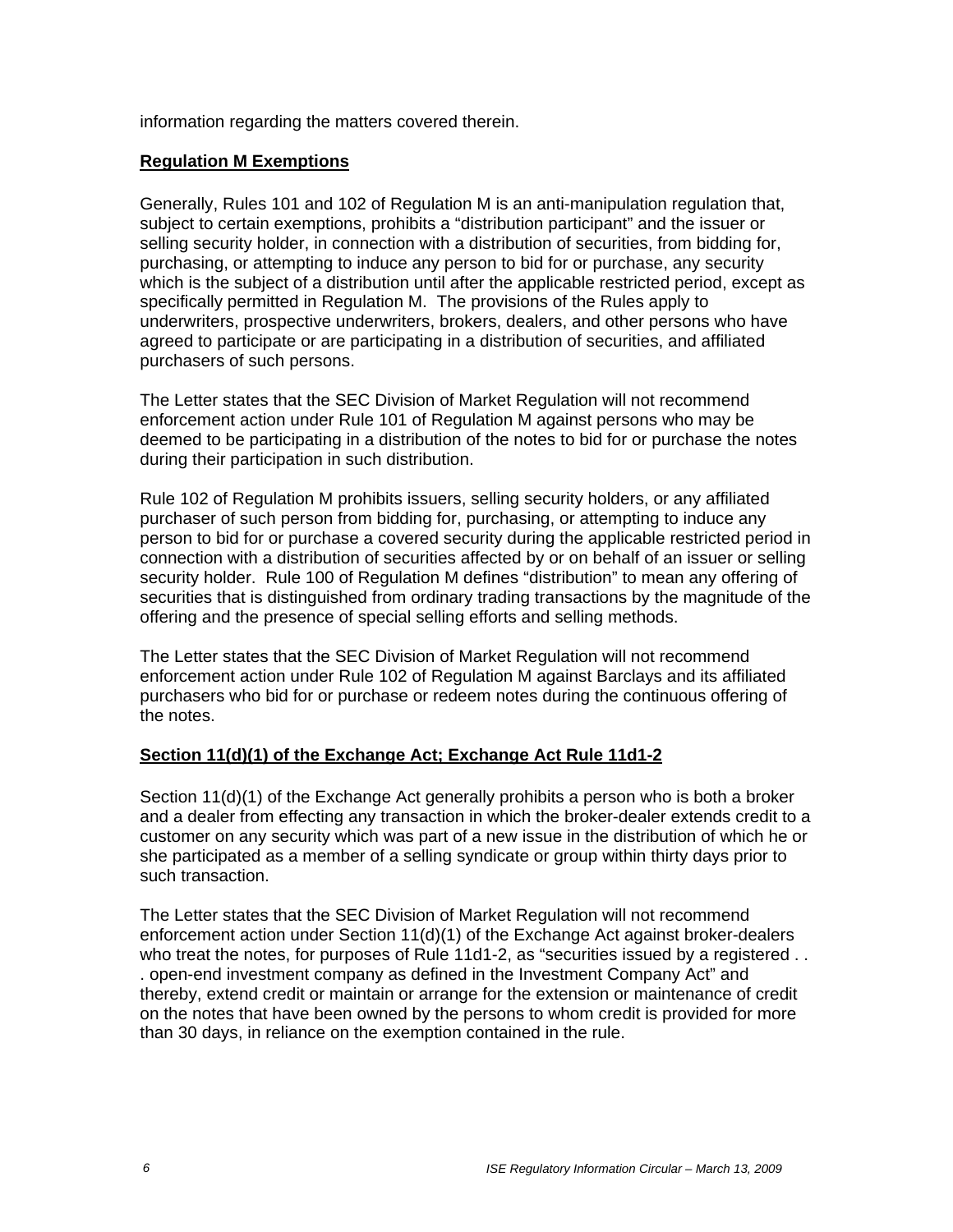**This Regulatory Information Circular is not a statutory Prospectus. Equity EAMs should consult the Trust's Registration Statement, SAI, Prospectus and the Fund's website for relevant information.**